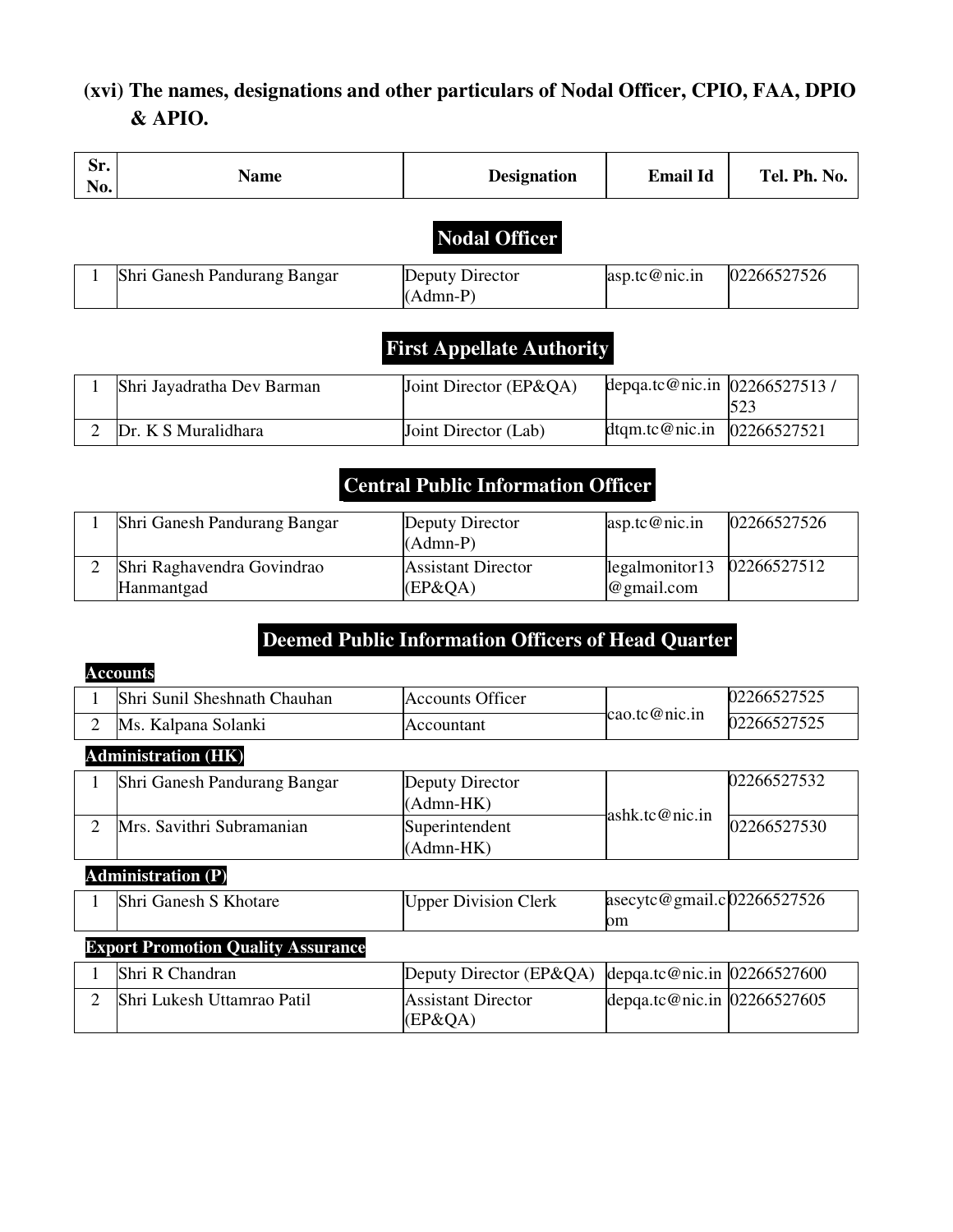### **Hindi Cell**

| $ -$ | -----<br>---- | -----<br>___ | -----<br>---- |  |
|------|---------------|--------------|---------------|--|

#### **Laboratory**

| Shri Kartikay Dhanda | Director (Lab)       | dlab.tc@nic.in | 02266527519         |
|----------------------|----------------------|----------------|---------------------|
| Dr. P. Ravichandran  | Joint Director (Lab) |                | 02266527542,<br>524 |

# **Legal Cell**

| Shri Raghavendra Govindrao   | <b>Assistant Director</b>   |                        | 02266527552/ |  |  |
|------------------------------|-----------------------------|------------------------|--------------|--|--|
| Hanmantgad                   | $EP\&OA)$                   | $\log$ almonitor13 512 |              |  |  |
| Mrs. Rajashree Rajiv Uplekar | <b>Upper Division Clerk</b> | $@$ gmail.com          | 02266527552/ |  |  |

# **Market Research**

| Shri Tapan Kumar Rout | Director (MR)           | dmr.tc@nic.in $ 02266527515 $ |  |
|-----------------------|-------------------------|-------------------------------|--|
| Shri Krishna Kumar S  | Market Research Officer | dmr.tc@nic.in $02266527658$   |  |

### **Public Relation Cell**

| Shri Subhash K Manjrekar | Quality Assurance Officer $pro. t c @ nic.in$<br>(Lab) |               | 02266527572 |
|--------------------------|--------------------------------------------------------|---------------|-------------|
| Shri Vincent Peter       | <b>Upper Division Clerk</b>                            | pro.tc@nic.in | 02266527573 |

### **Resource Support Agency**

| Shri Kartikay Dhanda          | Director (Lab)                                 | dlab.tc@nic.in | 02266527519 |
|-------------------------------|------------------------------------------------|----------------|-------------|
| 2 Shri Devendar Singh Matharu | <b>Quality Assurance Officer</b><br>$(EP\&OA)$ |                | 02266527520 |

# **Total Quality Management**

| Dr. K S Muralidhara              | Joint Director (Lab)                    |               | 02266527521 |
|----------------------------------|-----------------------------------------|---------------|-------------|
| Shri Kaushal Kishan Chaudhariram | Quality Assurance Officer<br>$(EP\&OA)$ | tqm.tc@nic.in | 02266527570 |

#### **Vigilance Cell**

| Shri Kartikay Dhanda                     | Director (Lab)                          |               | 02266527519 |
|------------------------------------------|-----------------------------------------|---------------|-------------|
| Shri Raghavendra Govindrao<br>Hanmantgad | <b>Assistant Director</b><br>$(EP\&OA)$ | cvo.tc@nic.in | 02266527512 |

# **Deemed Public Information Officers for Regional Offices of the Textiles Committee**

### **Ahmedabad**

| Shri Anil Kumar T Kakad | <b>Quality Assurance Officer</b><br>(EP&OA)   | abd.tc@nic.in    | $ 079 - 5507612 $ |
|-------------------------|-----------------------------------------------|------------------|-------------------|
| Shri Gagandeep          | <b>Quality Assurance Officer</b><br>$EP\&OA)$ | $abd.$ tc@nic.in | 079-5507612       |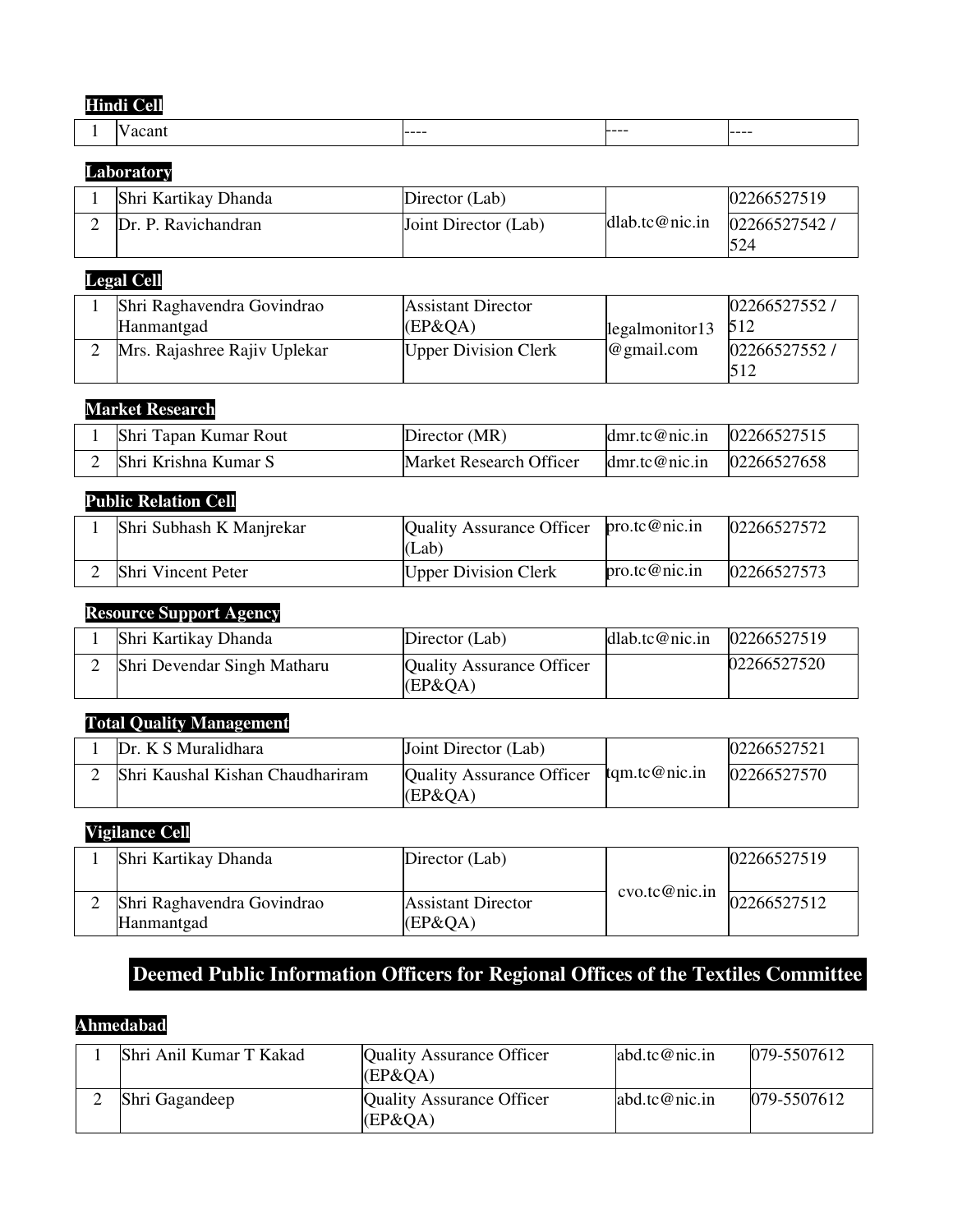# **Bangalore**

| Shri Padmanabha K<br><b>Dhanakshirur</b> | Assistant Director ( $E P \& Q A$ )   | blr.tc@nic.in | 080-22261401      |
|------------------------------------------|---------------------------------------|---------------|-------------------|
| Shri V L Navalyal                        | Quality Assurance Officer<br>$EP\&OA$ | blr.tc@nic.in | $ 080 - 22261401$ |

# **Bhubaneshwar**

|                | Shri Pradip Dash   | Jr. Investigator                              | bbs.tc@nic.in                      | 0674-2548303 |  |
|----------------|--------------------|-----------------------------------------------|------------------------------------|--------------|--|
| <b>Chennai</b> |                    |                                               |                                    |              |  |
|                | Smt. K. Poornima   | Assistant Director (Lab)                      | chennai.tc@nic.in $[044-24640740]$ |              |  |
|                | Shri V Palanichamy | <b>Quality Assurance Officer</b><br>$EP\&QA)$ | chennai.tc@nic.in $[044-24640740]$ |              |  |

## **Coimbatore**

| Shri G Venugopal      | Assistant Director (EP&QA)                    | cbe.tc@nic.in             | 0422-2473094 |
|-----------------------|-----------------------------------------------|---------------------------|--------------|
| <b>Shri P Subbiah</b> | <b>Quality Assurance Officer</b><br>$EP\&OA)$ | $\mathbb{C}$ be.tc@nic.in | 0422-2473094 |

# **Delhi - NCR**

| Ms. Shilpi Chauhan      | Assistant Director (Lab)   | nd11.tc@nic.in | 0124-2544201 |
|-------------------------|----------------------------|----------------|--------------|
| Shri Sanjeev Kumar Jain | Assistant Director (EP&QA) | ndl1.tc@nic.in | 0124-2544201 |

# **Guntur**

# **Hyderabad**

| Shri M Natrajan | Assistant Director (EP&QA)             | hyd.tc@nic.in | 040-23327153 |
|-----------------|----------------------------------------|---------------|--------------|
| Shri S Z Alvi   | Quality Assurance Officer<br>$EP\&OA)$ | hvd.tc@nic.in | 040-23327153 |

## **Ichalkaranji**

|  | Ms. Vidya Channaya Hiremath   Upper Division Clerk |                                  | ichl.tc@nic.in | 0230-2420838 |
|--|----------------------------------------------------|----------------------------------|----------------|--------------|
|  | Shri T Ravi Praween                                | Deputy Director ( $E P \& Q A$ ) | lich.tc@nic.in | 0230-2420838 |

#### **Jaipur**

|  | Shri Satish Chandra Goyal | Assistant Director (EP&QA)             | $\vert$ ipr.tc@nic.in | 0141-2743456 |
|--|---------------------------|----------------------------------------|-----------------------|--------------|
|  | Shri Ram Gopal Verma      | Quality Assurance Officer<br>$EP\&OA)$ | $\vert$ ipr.tc@nic.in | 0141-2743456 |

### **Kannur**

|               | Shri K Raghupathy         | Quality Assurance Officer                                           | kannur.tc@nic.in $ 0497-2706390$  |  |  |  |
|---------------|---------------------------|---------------------------------------------------------------------|-----------------------------------|--|--|--|
|               |                           | $EP\&OA)$                                                           |                                   |  |  |  |
|               | Smt. Dhanya E.V.          | Jr. Quality Assurance Officer (Lab) kannur.tc@nic.in   0497-2706390 |                                   |  |  |  |
| <b>Kanpur</b> |                           |                                                                     |                                   |  |  |  |
|               | Shri Sanjay Vilas Koravi  | Assistant Director (EP&QA)                                          | kanpur.tc@nic.in $ 0512-2212548 $ |  |  |  |
|               | Shri Sudesh Kumar Dhimaan | Quality Assurance Officer (Lab)                                     | kanpur.tc@nic.in $ 0512-2212548 $ |  |  |  |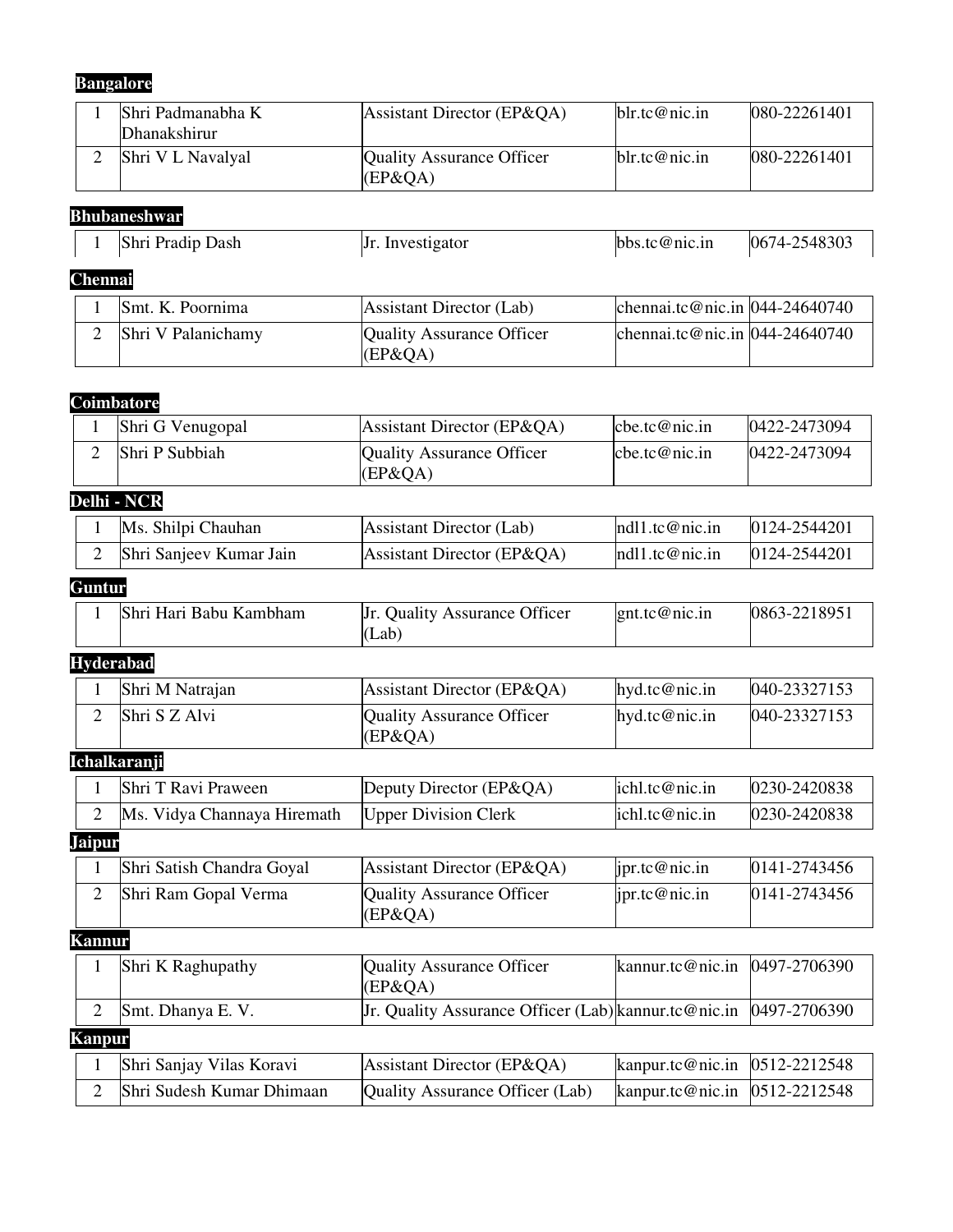# **Karur**

| 1                 | Shri A Nithyakumar        | <b>Quality Assurance Officer</b><br>$(EP\&QA)$ | krr.tc@nic.in                      | 0432-4274871 |
|-------------------|---------------------------|------------------------------------------------|------------------------------------|--------------|
| $\overline{2}$    | Shri V N Gowrisankar      | <b>Quality Assurance Officer</b><br>$(EP\&QA)$ | krr.tc@nic.in                      | 0432-4274871 |
| Kolkata           |                           |                                                |                                    |              |
| $\mathbf{1}$      | Dr. Saumen Mapdar         | <b>Quality Assurance Officer (Lab)</b>         | kol.tc@nic.in                      | 033-46021338 |
| $\overline{2}$    | Shri D. K. Dhawal         | <b>Quality Assurance Officer</b><br>(EP&QA)    | kol.tc@nic.in                      | 033-46021338 |
| Ludhiana          |                           |                                                |                                    |              |
| $\mathbf{1}$      | Shri Pankaj Kumar         | <b>Quality Assurance Officer</b><br>(EP&QA)    | idh.tc@nic.in                      | 0161-2530135 |
| $\overline{2}$    | Shri Angat Kumar          | <b>Quality Assurance Officer (Lab)</b>         | idh.tc@nic.in                      | 0161-2530135 |
| <b>Nagpur</b>     |                           |                                                |                                    |              |
| 1                 | Shri M. D. Khapekar       | Assistant Director (EP&QA)                     |                                    |              |
| $\overline{2}$    | Shri Vijay V Ghodpage     | <b>Quality Assurance Officer</b><br>(EP&QA)    | ngr.tc@nic.in                      | 0712-2561564 |
| Surat             |                           |                                                |                                    |              |
| $\mathbf{1}$      | Shri Avishek Kumar Sharma | <b>Quality Assurance Officer</b><br>$(EP\&QA)$ | surat.tc@nic.in                    | 0261-2423167 |
| Tirupur           |                           |                                                |                                    |              |
| $\mathbf{1}$      | Shri J Parameswaran       | Assistant Director (EP&QA)                     | tpr.tc@nic.in                      | 0421-2201402 |
| $\overline{2}$    | Shri A S Kiasudeen        | Assistant Director (EP&QA)                     | tpr.tc@nic.in                      | 0421-2201402 |
| <b>Tuticorine</b> |                           |                                                |                                    |              |
| $\mathbf{1}$      | Shri M Satheesh           | <b>Quality Assurance Officer</b><br>$(EP\&QA)$ | tuticorin@gmail.c 9566723022<br>om |              |
| Varansi           |                           |                                                |                                    |              |
| 1                 | Shri Brijesh Kumar Shukla | <b>Quality Assurance Officer</b><br>(EP&QA)    | var.tc@nic.in                      | 0542-2500616 |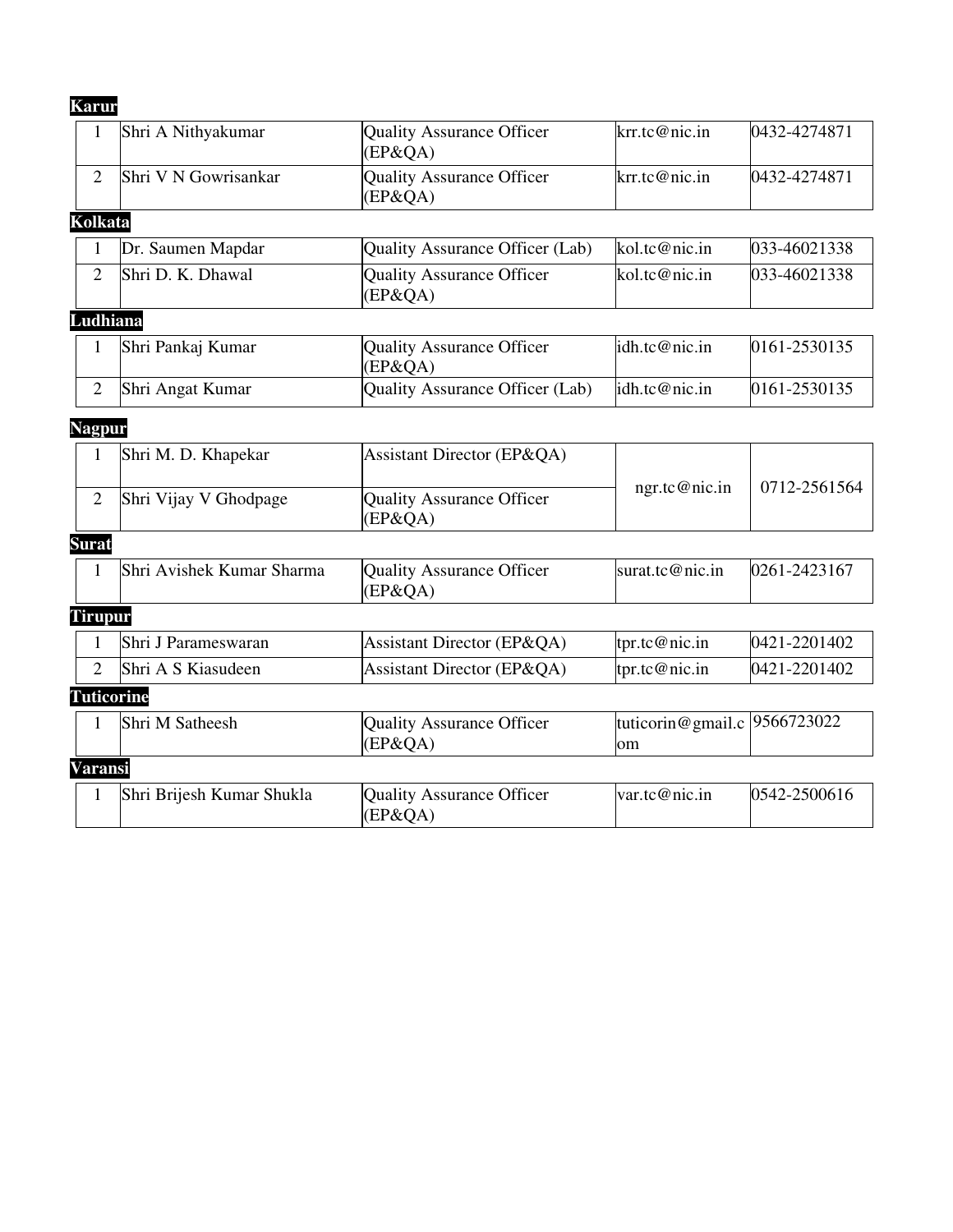# **Assistant Public Information Officers for Regional Offices of the Textiles Committee**

### **Ahmedabad**

| Shri Anil Kumar T Kakad | Quality Assurance Officer<br>(EP&OA)        | $abd.$ tc@nic.in | $ 079 - 5507612 $ |
|-------------------------|---------------------------------------------|------------------|-------------------|
| Shri Gagandeep          | <b>Quality Assurance Officer</b><br>(EP&QA) | $abd.$ tc@nic.in | $ 079 - 5507612 $ |

# **Bangalore**

| Shri Padmanabha K<br>Dhanakshirur | Assistant Director (EP&QA)            | blr.tc@nic.in | 080-22261401 |
|-----------------------------------|---------------------------------------|---------------|--------------|
| Shri V L Navalyal                 | Quality Assurance Officer<br>$EP\&OA$ | blr.tc@nic.in | 080-22261401 |

### **Bhubaneshwar**

|                | Shri Pradip Dash | Jr. Investigator | bbs.tc@nic.in | 0674-2548303 |
|----------------|------------------|------------------|---------------|--------------|
| <b>Chennai</b> |                  |                  |               |              |

| Smt. K. Poornima   | Assistant Director (Lab)             | chennai.tc@nic.in $[044-24640740]$ |  |
|--------------------|--------------------------------------|------------------------------------|--|
| Shri V Palanichamy | Quality Assurance Officer<br>(EP&QA) | chennai.tc@nic.in $[044-24640740]$ |  |

### **Coimbatore**

| Shri G Venugopal | Assistant Director (EP&QA)              | [che.tc@nic.in]        | $ 0422 - 2473094 $ |
|------------------|-----------------------------------------|------------------------|--------------------|
| Shri P Subbiah   | Quality Assurance Officer<br>$(EP\&OA)$ | $\text{cbe.tc@nic.in}$ | 0422-2473094       |

# **Delhi - NCR**

| Ms. Shilpi Chauhan      | Assistant Director (Lab)   | nd11.tc@nic.in | 0124-2544201 |
|-------------------------|----------------------------|----------------|--------------|
| Shri Sanjeev Kumar Jain | Assistant Director (EP&QA) | ndl1.tc@nic.in | 0124-2544201 |

### **Guntur**

| Shri Hari Babu Kambham | <b>Ouality Assurance Officer</b><br>Jr. | $l$ gnt.tc@nic.in | 0863-2218951 |
|------------------------|-----------------------------------------|-------------------|--------------|
|                        | ⊥ab`                                    |                   |              |

## **Hyderabad**

| Shri M Natrajan | Assistant Director (EP&QA)                    | hyd.tc@nic.in | 040-23327153       |  |  |
|-----------------|-----------------------------------------------|---------------|--------------------|--|--|
| Shri S Z Alvi   | <b>Quality Assurance Officer</b><br>$EP\&OA)$ | hyd.tc@nic.in | $[040 - 23327153]$ |  |  |
| Ichalkaranji    |                                               |               |                    |  |  |

| Shri T Ravi Praween         | Assistant Director (EP&QA)  | ichl.tc@nic.in | $ 0230 - 2420838 $ |
|-----------------------------|-----------------------------|----------------|--------------------|
| Ms. Vidya Channaya Hiremath | <b>Upper Division Clerk</b> | ichl.tc@nic.in | $ 0230 - 2420838$  |

#### **Jaipur**

| Shri Satish Chandra Goyal | Assistant Director ( $E P \& Q A$ )           | $\vert$ ipr.tc@nic.in | 0141-2743456 |
|---------------------------|-----------------------------------------------|-----------------------|--------------|
| Shri Ram Gopal Verma      | <b>Quality Assurance Officer</b><br>$EP\&OA)$ | ipr.tc@nic.in         | 0141-2743456 |

**Kannur**